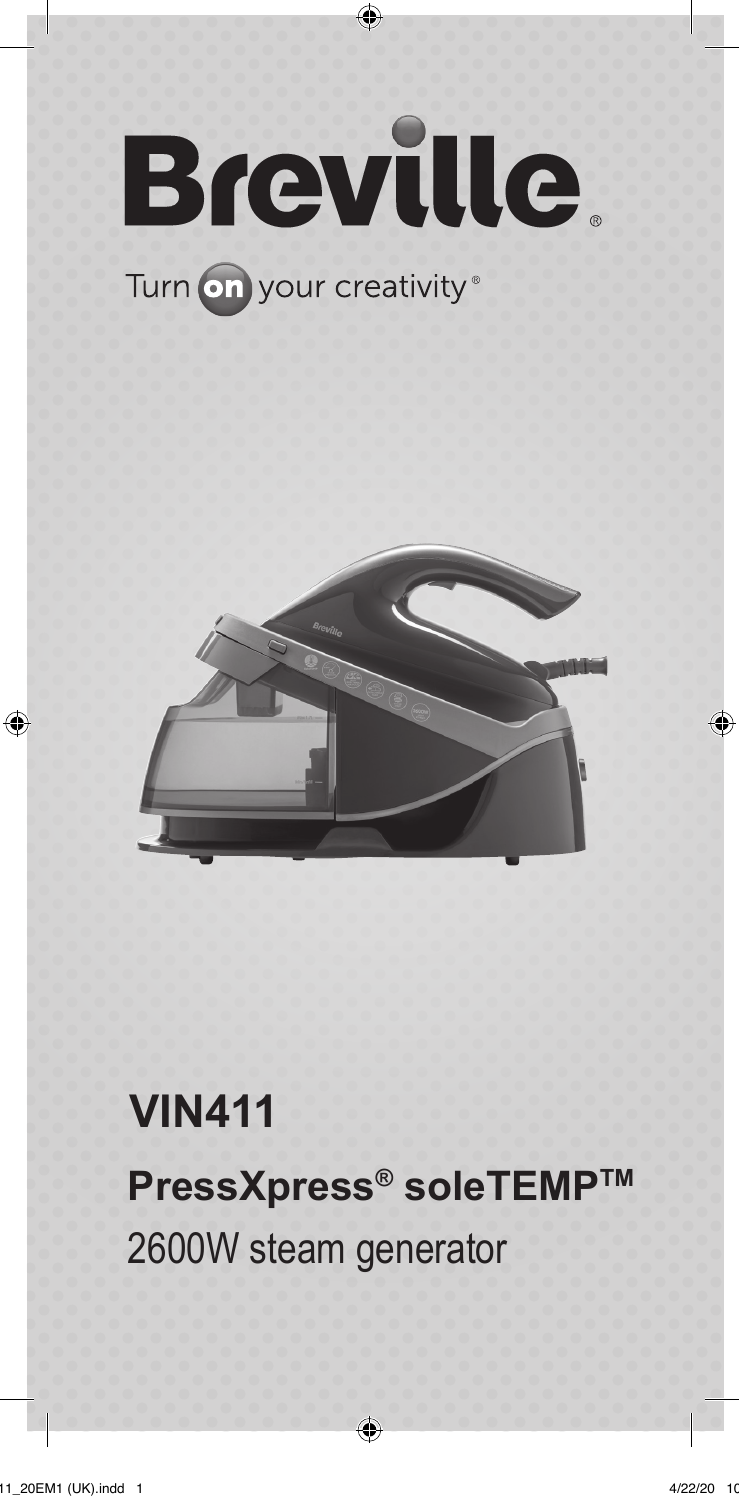## Important Safety Information

**READ CAREFULLY AND KEEP FOR FUTURE REFERENCE**

**This appliance can be used by children aged 8 years and above and by persons with reduced physical, sensory or mental capabilities or lack of experience and knowledge if they have been given supervision or instruction concerning use of the appliance in a safe way and understand the hazards involved. Children shall not play with the appliance. Cleaning and user maintenance shall not be made by children without supervision.** 

**Keep the appliance and its cord out of the reach of children less than 8 years old when it is switched on or cooling down.** 

**Never use this appliance for anything other than its intended use. This appliance is for household use only. Do not use this appliance outdoors.** 

**If the supply cord is damaged, it must be replaced by the manufacturer, its service agent or similarly qualified persons in order to avoid a hazard.** 

**The appliance must not be left unattended when it is connected to the mains supply.** 

**The appliance must be unplugged from the mains supply socket before filling the water tank with water. Always use the appliance on a stable, secure, dry and level surface. When placing the appliance on its stand, ensure that the surface on which the stand is placed is stable.** 

**Do not use the appliance if it has been dropped, if there are any visible signs of damage or if it is leaking.**

- $\triangle$  Always ensure that hands are dry before handling the plug or switching on the appliance.
- $\triangle$  Do not touch the metal parts of the appliance during use as they may become very hot.
- $\triangle$  This appliance must not be placed on or near any potentially hot surfaces (such as a gas or electric hob).
- $\triangle$  Always allow the appliance to cool before cleaning or storing.
- $\triangle$  Never immerse any part of the appliance or power cord and plug in water or any other liquid.
- $\triangle$  Never let the power cord hang over the edge of a worktop, touch hot surfaces or become knotted, trapped or pinched.
- $\triangle$  Always place the iron on the base station when not in use.



- **1. Clean indicator light / Self-clean button**
- **2. Temperature indicator light**
- **3. Iron handset**
- **4. Steam trigger**
- **5. Lock button**
- **6. Unlock button**
- **7. Removable water tank**
- **8. Power switch (I/O)**
- **9. Base station 10. Steam cord**
- **11. Power cord**
- 
- **12. Cleaning tray**

## Before using for the first time

**Warning: Remove all packaging including any soleplate protection before operating your steam generator.** 

- 1. Wipe over the soleplate with a soft cloth.
- 2. Position the iron handset  $\bullet$  on the base station  $\bullet$ , on your ironing board (if it is large enough) or on a heat resistant and secure surface at the same height as your ironing board.
- 3. Before connecting your steam generator to the mains supply, make sure your supply voltage is the same as the one indicated on your steam generator.
- 4. When you first use your steam generator, there may be a slight odour and it may smoke slightly for the first few minutes of operation. This is quite normal and will disappear.

**A IMPORTANT:** On first use the water system will need priming before the handset will create steam. It is necessary to operate the steam boost function a few times before the unit will be ready to create steam. To operate the steam boost function, double-click the steam trigger **r** quickly a number of times until steam is produced.

⊕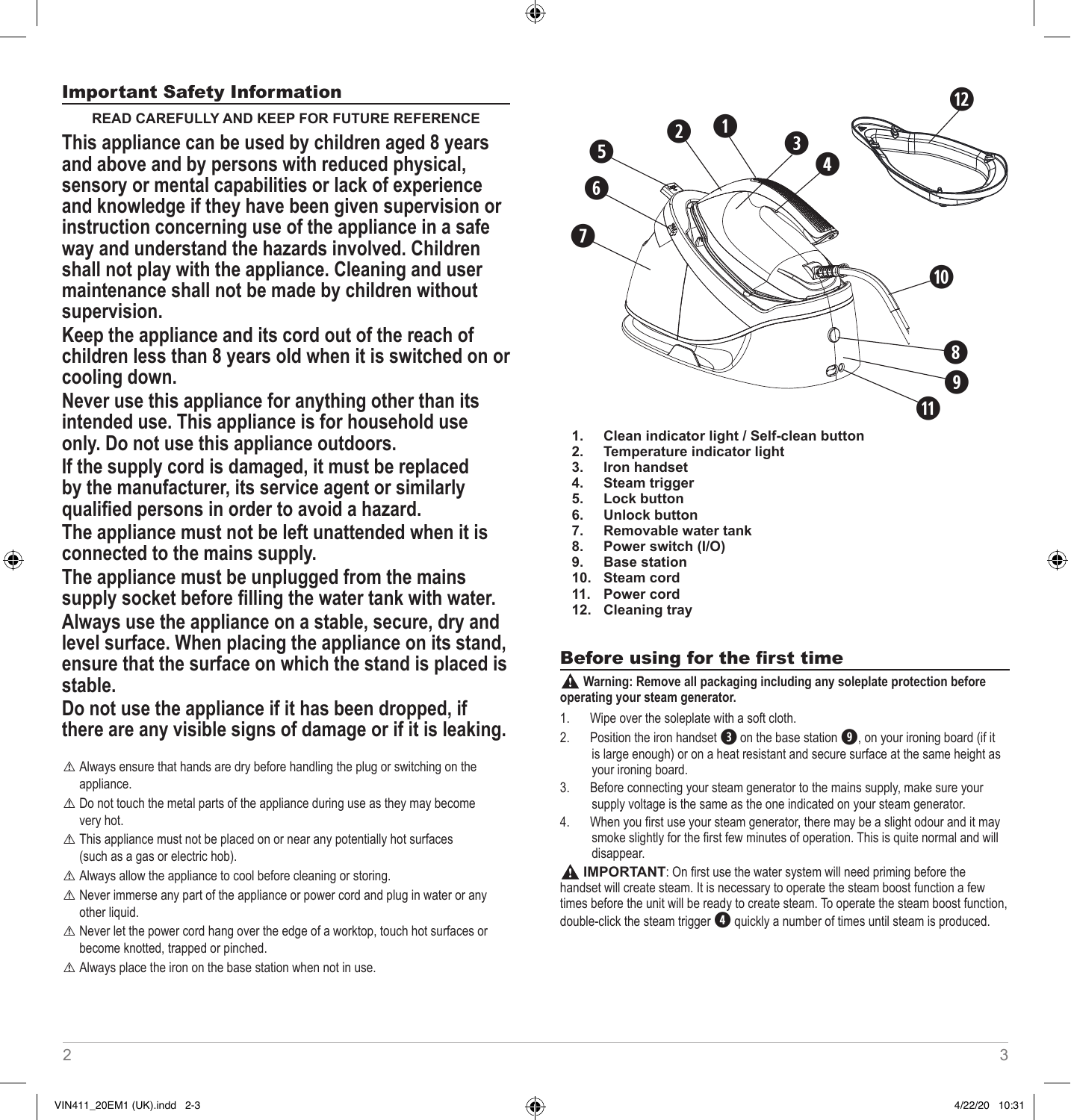## Cleaning your steam generator before use

Follow these simple steps to remove any impurities or residues inside your steam generator that may be left over from the manufacturing process.

- 1. Follow the instructions under filling your steam generator and fill the water tank *u* as described.
- 2. Empty the water tank to rinse out any foreign particles then refill it.
- 3. Follow the instructions under the steam ironing section.
- 4. Iron an old piece of cloth (cotton or towels is ideal) for a few minutes. While ironing, press the steam trigger **1** 4 or 5 times. Upon first usage the pump will need priming and you may need to hold the steam trigger to pull water through the system and create steam.
- 5. Any impurities will be flushed from your iron by the steam and absorbed by the cloth. Your iron is now ready for use.

## Filling your steam generator

- 1. Remove the water tank  $\bullet$  by holding the handle and pulling the tank forwards from the base station  $\bullet$ .
- 2. Slide the water tank out.
- 3. Fill the water tank with cold tap water to the MAX mark.
- 4. Slide the water tank back into the base unit until it latches securely into place. You should hear an audible click.

## Filling during use

You can fill your steam generator during use. Simply remove the water tank  $\bullet$  as described above and add water as required. Do not fill past the MAX indicator mark on the tank.

Your steam generator will beep twice and the power indicator light  $\bullet$  will flash to let you know that the water tank needs filling.

## Steam ironing

⊕

- 1. Fill the water tank **1** with water.<br>2. Plug your steam generator into the
- Plug your steam generator into the mains supply and press the on (I) /off (O) button  $\bullet$  to switch your steam generator on.
- 3. The temperature indicator light **@** will pulse as your steam generator heats up. When the temperature indicator light turns solid your steam generator is ready to use.
- 4. With the soleplate in contact with the garment, press the steam trigger **r** for a couple of seconds. It is not necessary to hold the trigger down continuously as steam will still be emitted from the soleplate for a short time after the trigger has been released. If more steam is required, press the steam trigger again.
- 5. To operate the steam boost function, double-click the steam trigger quickly. The iron will generate a highly concentrated steam boost for a short period of time.

Always release the steam trigger and allow any residual steam to be released before replacing the iron on its stand.

## Ironing without steam

If you intend to dry-iron fabrics, there is no need to fill the water tank. However, if water is already in the water tank, you do not need to empty it.

- 1. When the temperature indicator light **@** turns solid your steam generator is ready to use.
- 2. Iron your laundry without pressing the steam trigger **r**.

## Vertical steam ironing

Vertical steam ironing is especially useful for ironing items such as curtains while they are hanging, or jackets, suits and coats.

Once the temperature indicator light **@** turns solid, your product is ready to use. Hold the iron in a vertical position and press the steam trigger **r** as required.

**Warning: Hot steam is emitted from the soleplate. Do not iron/steam a garment whilst wearing it. Do not operate steam in the direction of yourself or anybody else.** 

## Auto-off function

The iron has an auto-off safety function that will operate when your appliance has not been used for 5 mins. The unit will enter a sleep mode and all the lights will turn off. To restart simply pull the steam trigger *o*. The unit will restart and may need a short time to reheat to the desired temperature, which will be indicated by the pulsing temperature indicator light **2**.

## Care and cleaning

#### **Warning: Do not use harsh abrasives, chemical cleaners or solvents to clean the exterior of your iron.**

Allow your iron to completely cool down and wipe the soleplate with a soft damp cloth. If polyester has burnt to the soleplate, iron a damp cotton cloth while your iron is still hot. Wipe over the rest of your iron with a soft damp cloth then wipe dry. Do not immerse the appliance or power cord or plug in water or any other liquid.

## Self-cleaning

#### **A** Only activate the self-clean when you want to activate the self-cleaning **system. Never activate the self-clean function when ironing.**

The self-clean function removes scale and impurities. The steam generator has an intelligent reminder cleaning mode which activates after continuous steam ironing over a total of 25 hours. If you are in a hard water area you can perform the cleaning cycle sooner than the allocated 25 hours by following the steps below.

The cleaning indicator light **q** will illuminate to remind users to clean the machine.

- 1. To activate the self-clean function, press and hold the self-clean button **q** for 3 seconds. The clean indicator light will flash. Place the iron handset **e** on the cleaning tray **d** and pull the steam trigger **r** once then remove hands from the handset, this will initiate the cleaning function.
- 2. Hot water and steam will be ejected from the holes in the soleplate along with any impurities. During the cleaning process there is no need to hold the product.
- 3. The cleaning cycle takes approximately 1 minute. When the clean indicator light stops flashing, the cleaning cycle is complete, and you can switch off your unit and store when cooled.
- 4. To cancel the self-clean function, press and hold the self-clean button for 3 seconds. The clean indicator light will stop flashing.

 **WARNING: Do not attempt to pick up the handset while the clean indicator light is flashing as hot water and steam may be ejected. Only remove from the cleaning tray once the clean indicator light has stopped flashing and you have switched off the power. Always use the cleaning tray provided and do not leave unattended during the clean cycle.**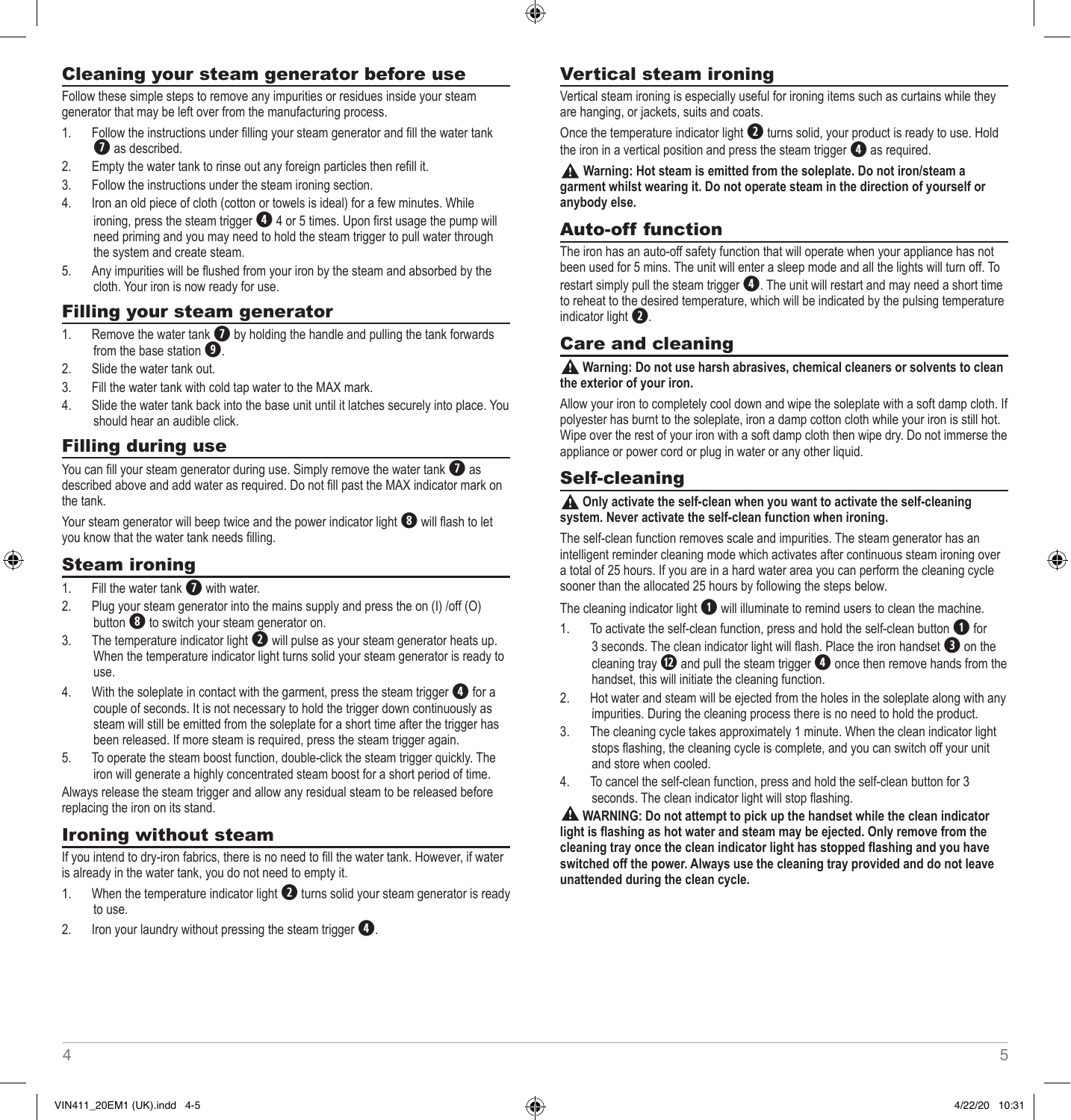## $\bigcirc$

## Troubleshooting

| <b>Issue</b>                                         | Root cause                                                                                                                                                                    | <b>Possible solution</b>                                                                                                                                                                                                                           |
|------------------------------------------------------|-------------------------------------------------------------------------------------------------------------------------------------------------------------------------------|----------------------------------------------------------------------------------------------------------------------------------------------------------------------------------------------------------------------------------------------------|
| The iron does not<br>produce steam.                  | Water tank level is too low.<br>Your steam generator will<br>beep twice, and the power<br>indicator light will flash to let<br>you know that the water tank<br>needs filling. | Fill water tank.                                                                                                                                                                                                                                   |
|                                                      | Water tank is not fully inserted<br>to the base station. Check if<br>power light is flashing.                                                                                 | Remove and re-insert the<br>water tank until an audible<br>click is heard.                                                                                                                                                                         |
|                                                      | If it is on first use the unit may<br>have not been primed.                                                                                                                   | Operate the steam boost a<br>few times by double-clicking<br>the steam trigger in quick<br>succession.                                                                                                                                             |
|                                                      | The unit is still heating up.<br>The steam will only operate<br>when the temperature<br>indicator light is solid. Check if<br>light is flashing.                              | Wait until the temperature<br>indicator light stops flashing<br>and turns to solid.                                                                                                                                                                |
| Brown particles<br>are emitted from<br>the soleplate | The handset needs to be<br>de-scaled                                                                                                                                          | Operate the self-clean<br>process. Follow instructions<br>provided in "Self-cleaning"<br>section                                                                                                                                                   |
| No display lights<br>are showing.                    | Steam generator has not used<br>steam function for 5 minutes<br>and entered auto-off mode.                                                                                    | Pull the steam trigger. Unit<br>should come out of auto-off<br>mode. You may need to wait<br>a short time for unit to heat<br>up before it can produce<br>steam. When the temperature<br>indicator light turns solid the<br>unit is ready for use. |

For further troubleshooting and FAQs visit **www.breville.co.uk/faqs**

## After sales service and replacement parts

In the case the appliance does not operate but is under warranty, return the product to the place it was purchased for a replacement. Please be aware that a valid form of proof of purchase will be required. For additional support, please contact our Consumer Service Department at **0800 028 7154** or email: **BrevilleEurope@newellco.com**.

## Electrical safety

#### **A** This appliance must be earthed.

This appliance is fitted with either a moulded or rewirable BS1363, 13 amp plug. The fuse should be ASTA approved to BS1362. If the fuse in a moulded plug needs to be changed, the fuse cover must be refitted. The appliance must not be used without the fuse cover fitted.

> Blue (Neutral)

Green/Yellow (Earth)

 $\epsilon$ 

If the plug is unsuitable, it should be dismantled and removed from the supply cord and an appropriate plug fitted as detailed below. If you remove the plug it must not be connected to a 13 amp socket and the plug must be disposed of immediately.

If any other plug is used, a 13 amp fuse must be fitted either in the plug or adaptor or at the distributor board.

## Waste disposal

Waste electrical products should not be disposed of with household waste. Please recycle where facilities exist. E-mail us at **BrevilleEurope@newellco.com** for further recycling and WEEE information.



⊕

Brown (Live)

3A Fuse

⊕

6 and 2012 12:00 to 2012 12:00 to 2012 12:00 to 2012 12:00 12:00 12:00 12:00 12:00 12:00 12:00 12:00 12:00 12:0